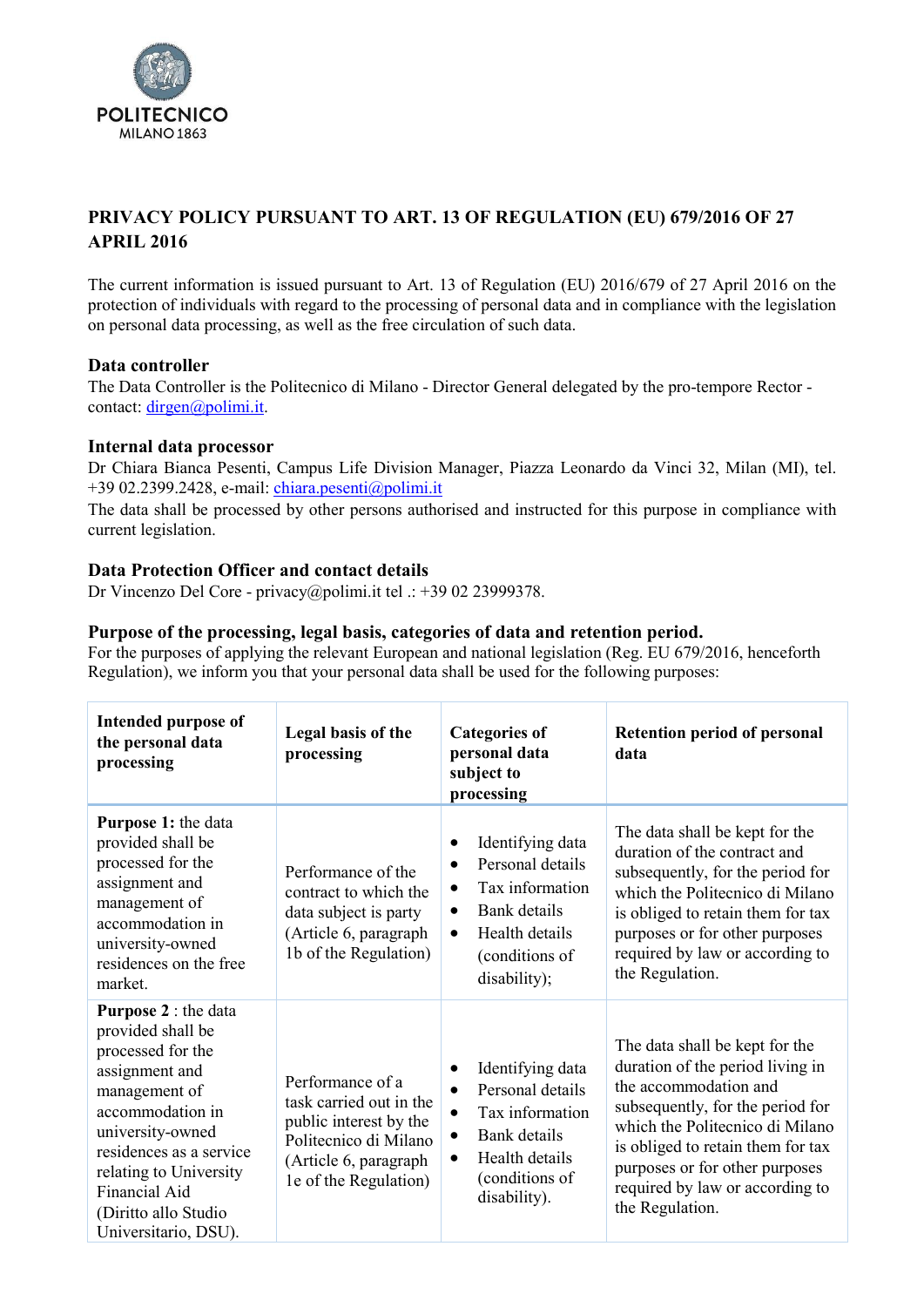

| <b>Purpose 3: the data</b><br>provided shall be<br>processed in order to send Performance of a task<br>university messages on the carried out in the public<br>services offered by the<br>Housing & Dining Unit via Politecnico di Milano<br><b>WhatsApp Business -</b><br>broadcast lists. | interest by the<br>(Article 6, paragraph 1e)<br>of the Regulation) | Identifying data<br>$\bullet$<br>Personal details<br>Contact details<br>٠<br>Student residence<br>$\bullet$<br>data | The data shall be kept for a<br>maximum of 12 months, i.e. the<br>period of time living in the<br>university residence. |
|---------------------------------------------------------------------------------------------------------------------------------------------------------------------------------------------------------------------------------------------------------------------------------------------|--------------------------------------------------------------------|---------------------------------------------------------------------------------------------------------------------|-------------------------------------------------------------------------------------------------------------------------|
|---------------------------------------------------------------------------------------------------------------------------------------------------------------------------------------------------------------------------------------------------------------------------------------------|--------------------------------------------------------------------|---------------------------------------------------------------------------------------------------------------------|-------------------------------------------------------------------------------------------------------------------------|

# **Nature of the data**

The provision of data is optional. Refusal to provide the data prevents us from pursuing the the intended purposes.

#### **Special categories of data**

In specific cases, we may process personal data belonging to special categories pursuant to Art. 9 of the Regulation such as:

- data concerning health, in case of pregnancy or for students/employees/collaborators with disabilities. For the purposes of identifying and subsequently assigning the accommodation, in the case of persons with disabilities, data concerning the type and degree of disability shall be processed by duly authorized personnel;
- data revealing religious beliefs and data revealing racial or ethnic origin. During the period living in the residence, we may become aware accidentally of information related to religious beliefs and ethnicity, used exclusively to satisfy cultural mediation opportunities and to ensure optimal living conditions in the residence.

These data are processed, within the limits of the purposes shown in the TABLE, to allow the data subject:

the use of the service provided by the Politecnico di Milano on the basis of their declared needs;

#### **Processing methods**

The processing carried out for the purposes described above can be carried out both on paper and digitally, manually and/or using electronic or, in any case, automated tools. They are also stored in paper archives and in digital format for the duration of the period living in the accommodation and subsequently for the period for which the Politecnico di Milano is obliged to retain them for tax purposes or for other purposes required by law or according to the Regulation.

The data acquired for the aforementioned purposes shall only be accessed by duly authorized personnel.

With regard to Purpose 3, the aforementioned messages shall be sent through the Whatsapp Business instant messaging system using the broadcast list function which allows you to send an identical message containing simple text or a multimedia element to multiple contacts at the same time, and in a single chat. The broadcast message shall appear as a single message sent by the Politecnico di Milano and the contacts on the list shall not be able to read the messages or the replies of the other contacts and, in the same way, own replies shall remain confidential. The messages sent may contain texts, images, videos and links to the full article/information. Users can also choose to receive the message in Italian or English. The message can be customized based on the user profile. The data provided shall be used solely to manage the information service. The service is provided through the WhatsApp platform. [Please refer to the WhatsApp Privacy Policy.](https://www.whatsapp.com/legal/updates/privacy-policy/?lang=it)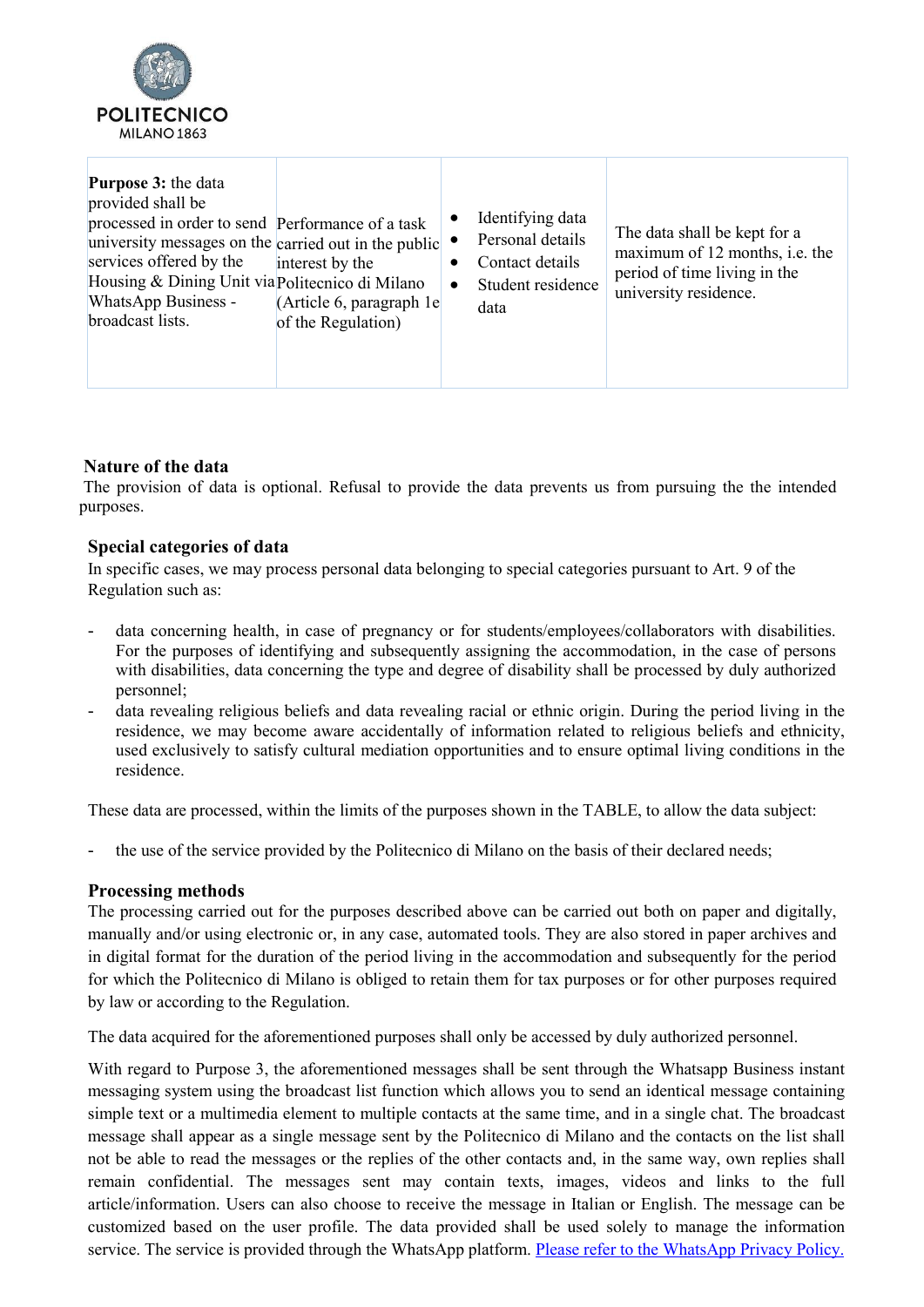

Personal data shall be processed in computerized form by personnel duly authorized to manage the channel.

For the purposes of correct and transparent data processing, data subjects are informed that the registration data for the messaging service via Whatsapp shall be profiled to identify the category (e.g. student and/or professor) and/or residence to which they belong. This is a non-automated profiling process, but adopted exclusively in order to ensure communication is appropriate to the role of the individual data subject. In this case, we shall ask for express consent. Without consent, we shall be unable to customize communications according to the category of the data subject.

# **Categories of recipients**

The data processed for the purposes outlined above shall be disclosed or shall in any case be accessible to employees and collaborators assigned to the relevant departments at the Politecnico di Milano, who, as authorized data processors, shall be duly and adequately instructed by the Data Controller.

In relation to the purposes indicated, personal data may be disclosed to the categories of public and/or private entities, or may be disclosed to companies, both in Italy and abroad, that provide services, including externally, on behalf of the Data Controller, where necessary appointed as data processors. Specifically, your personal data may also be disclosed to other public administrations, even in anonymous or aggregate form, in the event that such administrations are obliged to process these data for any proceedings of own institutional competence, as well as to all public entities to which, under the relevant conditions, disclosure is legally required under the provisions of the European system, laws or regulations, as well as insurance bodies for any accident reports.

In particular, the personal data processed shall be transmitted to the following third parties, by way of example and not limited to:

- the Police:
- the Residence Managment Service;
- the company that provides the reservation software.

# **Transfer to non-EU countries and/or international organizations**

Personal data may be transferred abroad, in accordance with the provisions of the Regulation, even to countries outside of the European Union and/or to international organizations, when this is necessary for one of the purposes indicated in this privacy policy. The transfer to non-EU countries and/or to international organizations, in addition to cases in which this is safeguarded by adequacy decisions by the European Commission, is performed in such a way as to provide appropriate safeguards pursuant to Articles 46 or 47 or 49 of the Regulation.

# **Rights of data subjects**

As a data subject, you can ask the Data Controller for the following at any time:

- confirmation of any personal data held concerning you;
- access to your personal data and related information; the correction of inaccurate data or the completion of incomplete data; the cancellation of personal data concerning you (where any of the conditions indicated in Art. 17, paragraph 1 of the Regulation applies and in compliance with the exceptions provided for in paragraph 3 of the same article); the restriction of the processing of your personal data (where one of the conditions indicated in Art. 18, paragraph 1 of the Regulation applies), the transformation into anonymous form or the blocking of data processed in violation of the law, including those that do not need to be kept for the purposes for which the data were collected or subsequently processed;

As a data subject, you also have the right to object in whole or in part: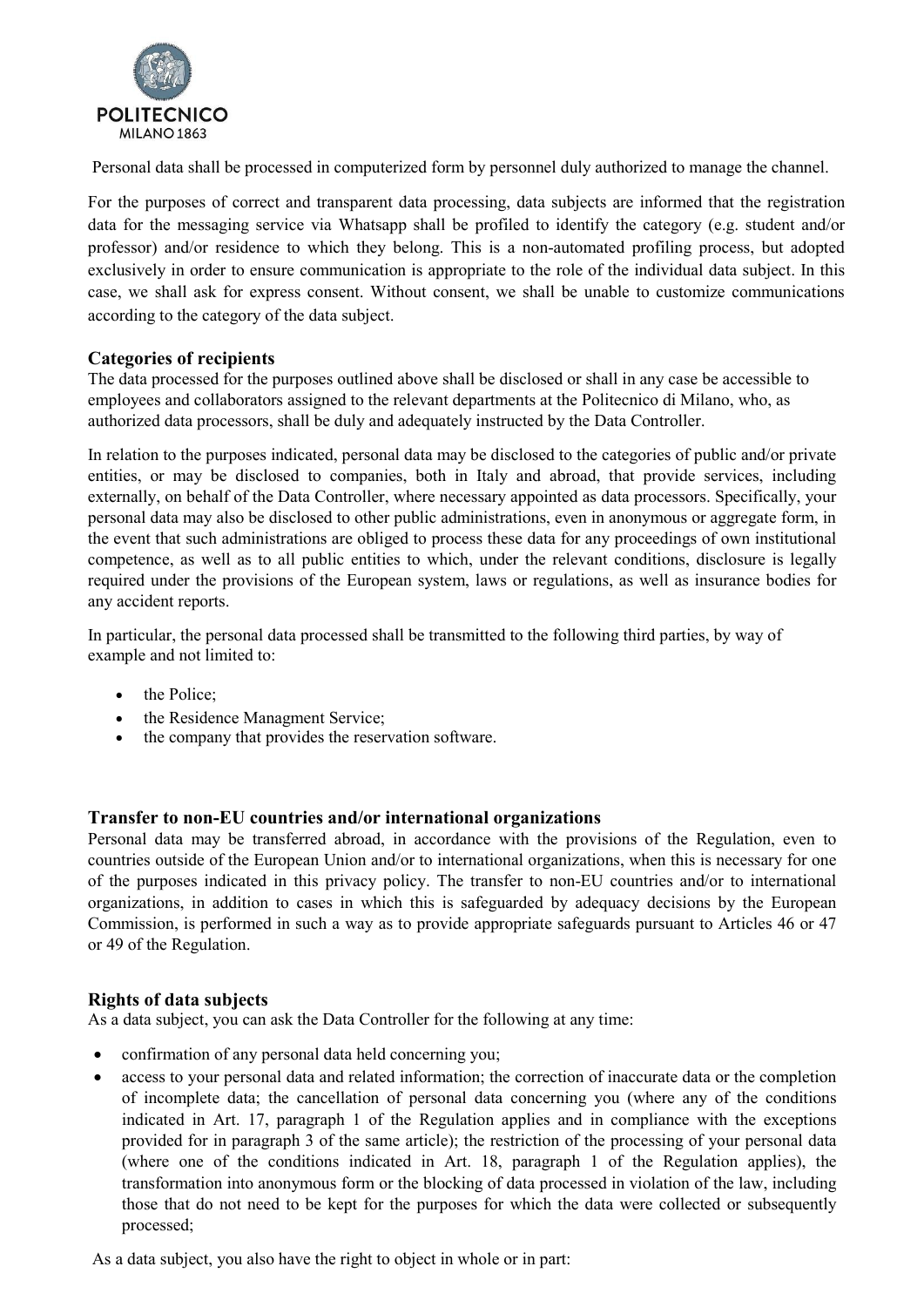

- for legitimate reasons, to the processing of personal data concerning you, even if pertinent to the purpose of the collection;
- to the processing of personal data concerning you for the purpose of sending advertisements on courses and cultural events at the Politecnico di Milano.

These rights can be exercised by contacting privacy $\omega$ polimi.it.

If you believe that your rights have been violated by the data controller and/or a third party, you have the right to lodge a complaint with the Personal Data Protection Authority (in Italy, www.garanteprivacy.it) and/or other competent supervisory authority pursuant to the Regulation.

Traduttore : Walling Revisore : Lombardi